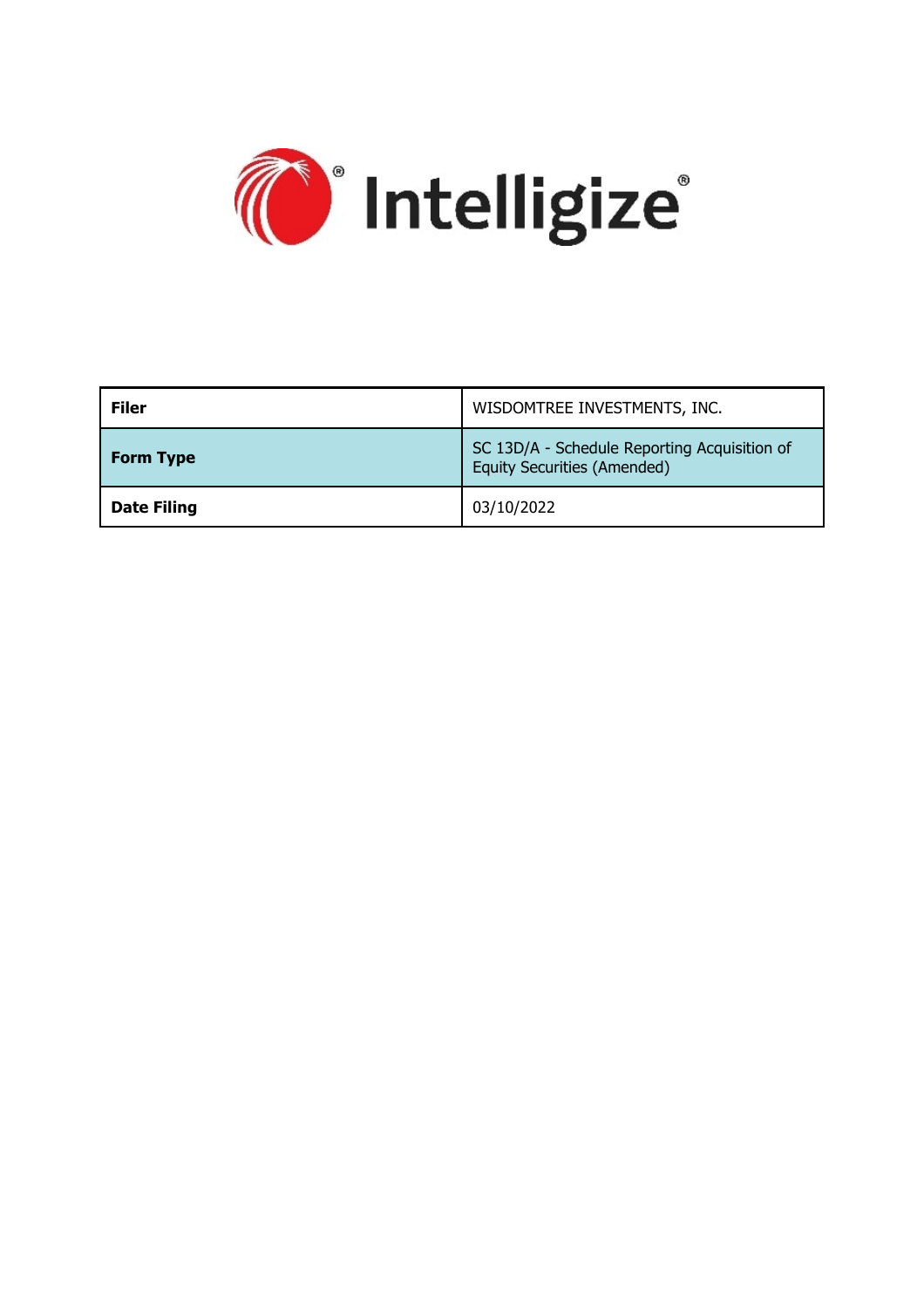#### **UNITED STATES SECURITIES AND EXCHANGE COMMISSION Washington, D.C. 20549**

## **SCHEDULE 13D**

(Rule 13d-101)

INFORMATION TO BE INCLUDED IN STATEMENTS FILED PURSUANT TO § 240.13d-1(a) AND AMENDMENTS THERETO FILED PURSUANT TO § 240.13d-2(a)

(Amendment No.  $1$ )<sup>1</sup>

WisdomTree Investments, Inc. (Name of Issuer)

Common Stock, \$0.01 par value per share (Title of Class of Securities)

> 97717P104 (CUSIP Number)

GRAHAM TUCKWELL ETFS CAPITAL LIMITED Ordnance House, 31 Pier Road St. Helier, Jersey JE2 4XW

IRSHAD KARIM LION POINT CAPITAL, LP 250 W 55th Street, 33rd Floor New York, New York 10019

ANDREW FREEDMAN, ESQ. OLSHAN FROME WOLOSKY LLP 1325 Avenue of the Americas New York, New York 10019 (212) 451-2300 (Name, Address and Telephone Number of Person

Authorized to Receive Notices and Communications)

March 8, 2022

(Date of Event Which Requires Filing of This Statement)

If the filing person has previously filed a statement on Schedule 13G to report the acquisition that is the subject of this Schedule 13D, and is filing this schedule because of §§ 240.13d-1(e), 240.13d-1(f) or 240.13d-1(g), check the following box  $\boxtimes$ .

*Note:* Schedules filed in paper format shall include a signed original and five copies of the schedule, including all exhibits. *See* § 240.13d-7 for other parties to whom copies are to be sent.

1 The remainder of this cover page shall be filled out for a reporting person's initial filing on this form with respect to the subject class of securities, and for any subsequent amendment containing information which would alter disclosures provided in a prior cover page.

The information required on the remainder of this cover page shall not be deemed to be "filed" for the purpose of Section 18 of the Securities Exchange Act of 1934 ("Act") or otherwise subject to the liabilities of that section of the Act but shall be subject to all other provisions of the Act (however, *see* the *Notes*).

CUSIP No. 97717P104

|                     | <b>NAME OF REPORTING PERSON</b> |                                                                                        |            |
|---------------------|---------------------------------|----------------------------------------------------------------------------------------|------------|
|                     | <b>ETFS Capital Limited</b>     |                                                                                        |            |
| $\overline{2}$      |                                 | CHECK THE APPROPRIATE BOX IF A MEMBER OF A GROUP                                       | (a) $\Box$ |
|                     |                                 |                                                                                        | (b)        |
| 3                   | <b>SEC USE ONLY</b>             |                                                                                        |            |
| 4                   | <b>SOURCE OF FUNDS</b>          |                                                                                        |            |
|                     | OO (See Item 3)                 |                                                                                        |            |
| 5                   |                                 | CHECK BOX IF DISCLOSURE OF LEGAL PROCEEDINGS IS REQUIRED PURSUANT TO ITEM 2(d) OR 2(e) | $\Box$     |
| 6                   |                                 | CITIZENSHIP OR PLACE OF ORGANIZATION                                                   |            |
|                     | <b>JERSEY</b>                   |                                                                                        |            |
| <b>NUMBER OF</b>    |                                 | <b>SOLE VOTING POWER</b>                                                               |            |
| <b>SHARES</b>       |                                 |                                                                                        |            |
| <b>BENEFICIALLY</b> |                                 | $-0-$                                                                                  |            |
| <b>OWNED BY</b>     | 8                               | <b>SHARED VOTING POWER</b>                                                             |            |
| <b>EACH</b>         |                                 |                                                                                        |            |
| <b>REPORTING</b>    |                                 | 15,250,000(1)                                                                          |            |
| PERSON WITH         | 9                               | <b>SOLE DISPOSITIVE POWER</b>                                                          |            |
|                     |                                 | $-0-$                                                                                  |            |
|                     | 10                              | <b>SHARED DISPOSITIVE POWER</b>                                                        |            |
|                     |                                 | 15,250,000(1)                                                                          |            |
| 11                  |                                 | AGGREGATE AMOUNT BENEFICIALLY OWNED BY EACH REPORTING PERSON                           |            |
|                     | 15,250,000(1)                   |                                                                                        |            |
| 12                  |                                 | CHECK BOX IF THE AGGREGATE AMOUNT IN ROW (11) EXCLUDES CERTAIN SHARES                  |            |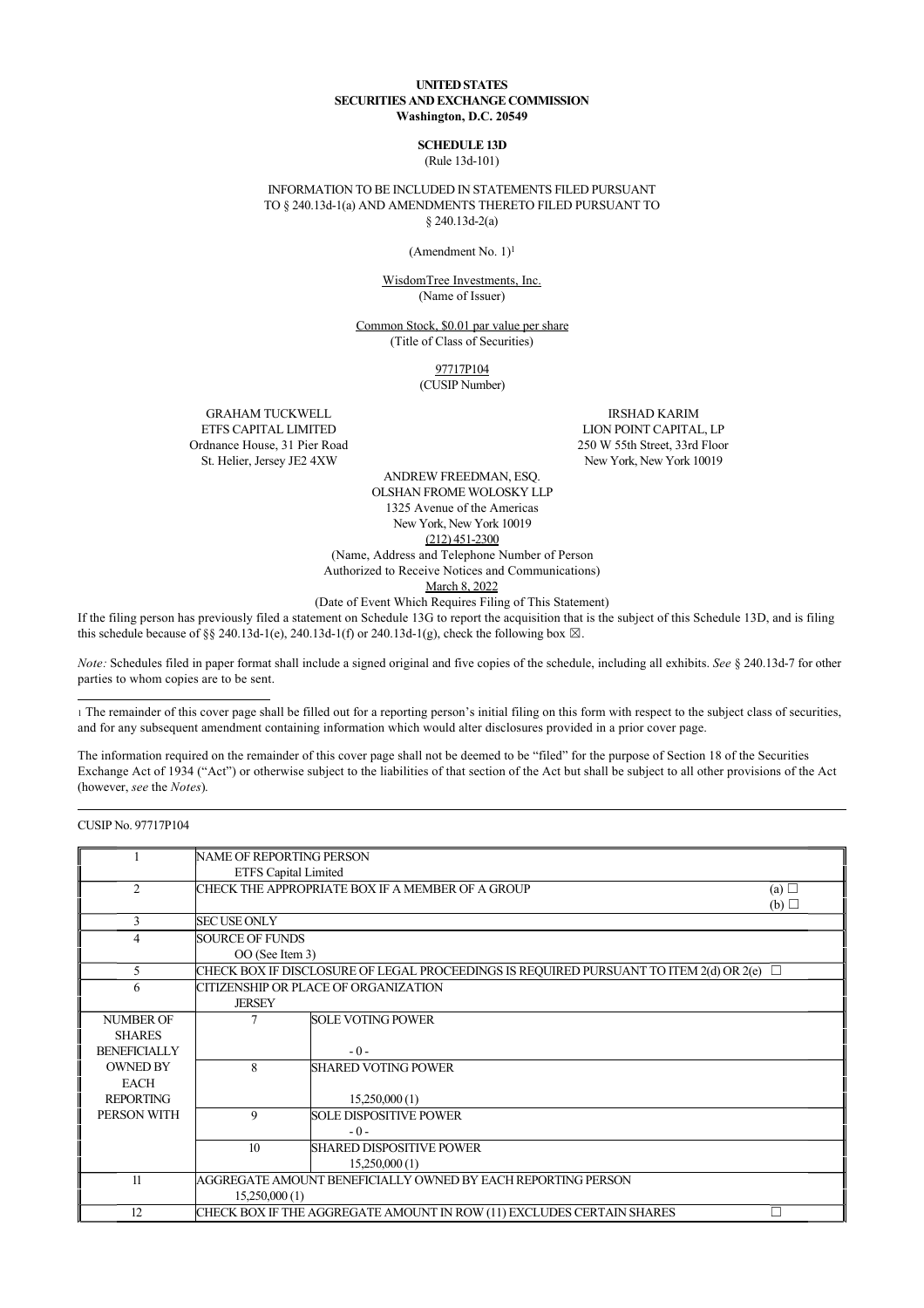|    | PERCENT OF CLASS REPRESENTED BY AMOUNT IN ROW (11)<br>10.5% |
|----|-------------------------------------------------------------|
| 14 | <b>TYPE OF REPORTING PERSON</b><br>OC                       |
|    |                                                             |

(1) Excludes Shares (as defined below) issuable upon conversion of 14,750 shares of Series A Preferred Stock (as defined in Item 3).

## 2

## CUSIP No. 97717P104

|                                                                            |                                                                            | (a) $\Box$                                                                                                                                                                                                                                                                                                                                                                                                                                                                         |
|----------------------------------------------------------------------------|----------------------------------------------------------------------------|------------------------------------------------------------------------------------------------------------------------------------------------------------------------------------------------------------------------------------------------------------------------------------------------------------------------------------------------------------------------------------------------------------------------------------------------------------------------------------|
|                                                                            |                                                                            | (b)                                                                                                                                                                                                                                                                                                                                                                                                                                                                                |
| <b>SECUSE ONLY</b>                                                         |                                                                            |                                                                                                                                                                                                                                                                                                                                                                                                                                                                                    |
| <b>SOURCE OF FUNDS</b>                                                     |                                                                            |                                                                                                                                                                                                                                                                                                                                                                                                                                                                                    |
| AF                                                                         |                                                                            |                                                                                                                                                                                                                                                                                                                                                                                                                                                                                    |
|                                                                            |                                                                            |                                                                                                                                                                                                                                                                                                                                                                                                                                                                                    |
|                                                                            |                                                                            |                                                                                                                                                                                                                                                                                                                                                                                                                                                                                    |
|                                                                            |                                                                            |                                                                                                                                                                                                                                                                                                                                                                                                                                                                                    |
|                                                                            | <b>SOLE VOTING POWER</b>                                                   |                                                                                                                                                                                                                                                                                                                                                                                                                                                                                    |
|                                                                            |                                                                            |                                                                                                                                                                                                                                                                                                                                                                                                                                                                                    |
|                                                                            | $-0-$                                                                      |                                                                                                                                                                                                                                                                                                                                                                                                                                                                                    |
| 8                                                                          | <b>SHARED VOTING POWER</b>                                                 |                                                                                                                                                                                                                                                                                                                                                                                                                                                                                    |
|                                                                            |                                                                            |                                                                                                                                                                                                                                                                                                                                                                                                                                                                                    |
|                                                                            | 15,250,000(1)                                                              |                                                                                                                                                                                                                                                                                                                                                                                                                                                                                    |
| 9                                                                          | <b>SOLE DISPOSITIVE POWER</b>                                              |                                                                                                                                                                                                                                                                                                                                                                                                                                                                                    |
|                                                                            | $-0-$                                                                      |                                                                                                                                                                                                                                                                                                                                                                                                                                                                                    |
|                                                                            |                                                                            |                                                                                                                                                                                                                                                                                                                                                                                                                                                                                    |
|                                                                            |                                                                            |                                                                                                                                                                                                                                                                                                                                                                                                                                                                                    |
|                                                                            |                                                                            |                                                                                                                                                                                                                                                                                                                                                                                                                                                                                    |
|                                                                            |                                                                            |                                                                                                                                                                                                                                                                                                                                                                                                                                                                                    |
| CHECK BOX IF THE AGGREGATE AMOUNT IN ROW (11) EXCLUDES CERTAIN SHARES<br>П |                                                                            |                                                                                                                                                                                                                                                                                                                                                                                                                                                                                    |
|                                                                            |                                                                            |                                                                                                                                                                                                                                                                                                                                                                                                                                                                                    |
| $10.5\%$                                                                   |                                                                            |                                                                                                                                                                                                                                                                                                                                                                                                                                                                                    |
|                                                                            |                                                                            |                                                                                                                                                                                                                                                                                                                                                                                                                                                                                    |
| $\mathbb{N}$                                                               |                                                                            |                                                                                                                                                                                                                                                                                                                                                                                                                                                                                    |
|                                                                            | <b>AUSTRALIA</b><br>10<br>15,250,000(1)<br>$\cdot$ $\cdot$ $\cdot$ $\cdot$ | NAME OF REPORTING PERSON<br><b>GRAHAM TUCKWELL</b><br>CHECK THE APPROPRIATE BOX IF A MEMBER OF A GROUP<br>CHECK BOX IF DISCLOSURE OF LEGAL PROCEEDINGS IS REQUIRED PURSUANT TO ITEM 2(d) OR 2(e) $\Box$<br>CITIZENSHIP OR PLACE OF ORGANIZATION<br><b>SHARED DISPOSITIVE POWER</b><br>15,250,000(1)<br>AGGREGATE AMOUNT BENEFICIALLY OWNED BY EACH REPORTING PERSON<br>PERCENT OF CLASS REPRESENTED BY AMOUNT IN ROW (11)<br><b>TYPE OF REPORTING PERSON</b><br>$C147500 + 10.011$ |

(1) Excludes Shares issuable upon conversion of 14,750 Series A Preferred Stock.

## 3

## CUSIP No. 97717P104

|                     | <b>NAME OF REPORTING PERSON</b>                                            |                                                                                          |     |
|---------------------|----------------------------------------------------------------------------|------------------------------------------------------------------------------------------|-----|
|                     | Lion Point Capital, LP                                                     |                                                                                          |     |
| 2                   | CHECK THE APPROPRIATE BOX IF A MEMBER OF A GROUP<br>(a) $\Box$             |                                                                                          |     |
|                     |                                                                            |                                                                                          | (b) |
| 3                   | <b>SECUSE ONLY</b>                                                         |                                                                                          |     |
| 4                   | <b>SOURCE OF FUNDS</b>                                                     |                                                                                          |     |
|                     | WC, AF                                                                     |                                                                                          |     |
| 5                   |                                                                            | CHECK BOX IF DISCLOSURE OF LEGAL PROCEEDINGS IS REQUIRED PURSUANT TO ITEM 2(d) OR 2(e) □ |     |
| 6                   |                                                                            | CITIZENSHIP OR PLACE OF ORGANIZATION                                                     |     |
|                     | Delaware                                                                   |                                                                                          |     |
| <b>NUMBER OF</b>    | 7                                                                          | <b>SOLE VOTING POWER</b>                                                                 |     |
| <b>SHARES</b>       |                                                                            |                                                                                          |     |
| <b>BENEFICIALLY</b> |                                                                            | $-0-$                                                                                    |     |
| <b>OWNED BY</b>     | 8                                                                          | <b>SHARED VOTING POWER</b>                                                               |     |
| <b>EACH</b>         |                                                                            |                                                                                          |     |
| <b>REPORTING</b>    |                                                                            | 4,521,979                                                                                |     |
| PERSON WITH         | 9                                                                          | <b>SOLE DISPOSITIVE POWER</b>                                                            |     |
|                     |                                                                            | $-0-$                                                                                    |     |
|                     | 10                                                                         | <b>SHARED DISPOSITIVE POWER</b>                                                          |     |
|                     |                                                                            | 4,521,979                                                                                |     |
| 11                  | AGGREGATE AMOUNT BENEFICIALLY OWNED BY EACH REPORTING PERSON               |                                                                                          |     |
|                     | 4,521,979                                                                  |                                                                                          |     |
| 12                  | CHECK BOX IF THE AGGREGATE AMOUNT IN ROW (11) EXCLUDES CERTAIN SHARES<br>П |                                                                                          |     |
| 13                  | PERCENT OF CLASS REPRESENTED BY AMOUNT IN ROW (11)                         |                                                                                          |     |
|                     | $3.1\%$                                                                    |                                                                                          |     |
| 14                  | <b>TYPE OF REPORTING PERSON</b>                                            |                                                                                          |     |
|                     | <b>PN</b>                                                                  |                                                                                          |     |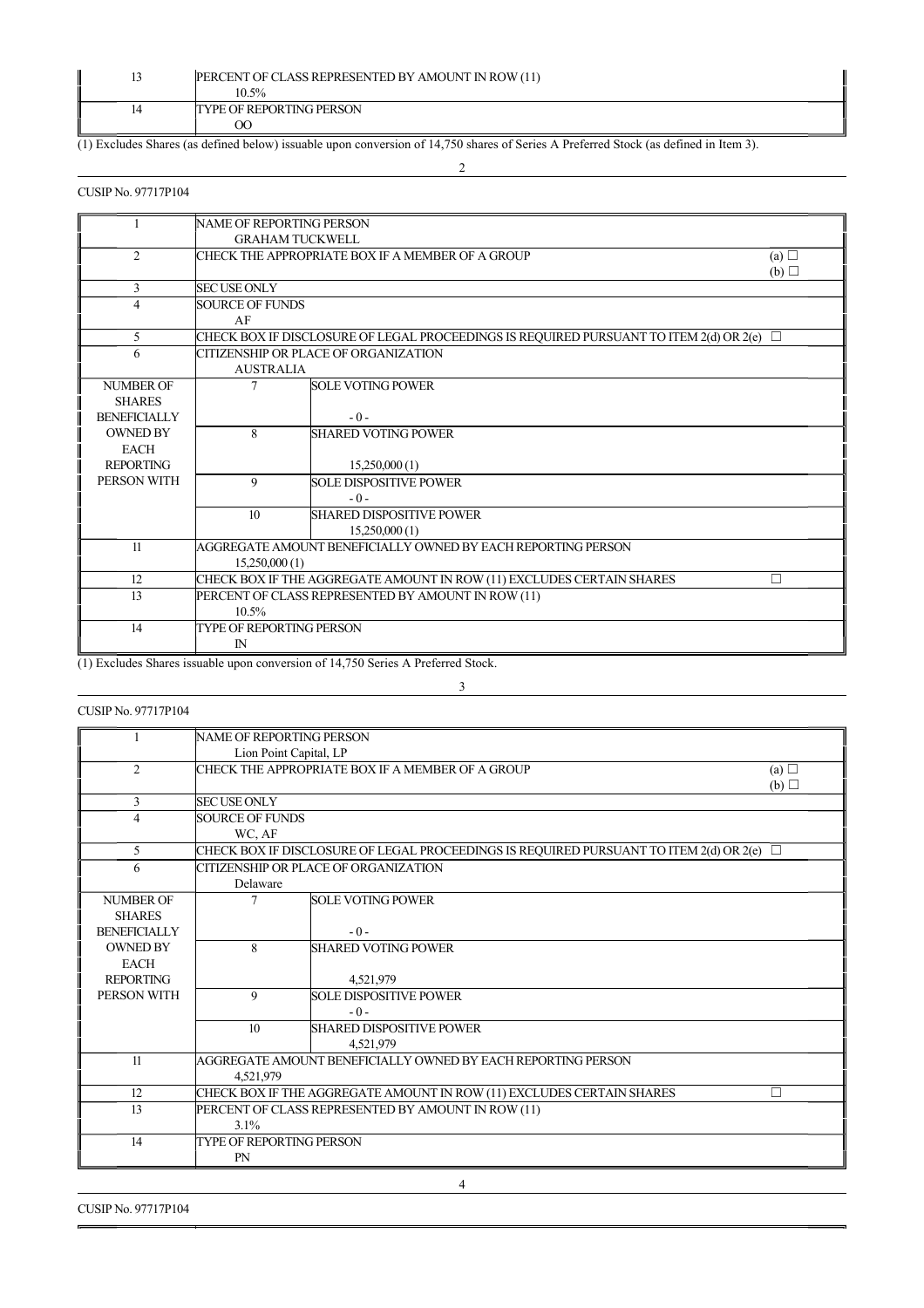|                     | NAME OF REPORTING PERSON                                                        |                                                                                               |            |
|---------------------|---------------------------------------------------------------------------------|-----------------------------------------------------------------------------------------------|------------|
|                     |                                                                                 | Lion Point Holdings GP, LLC                                                                   |            |
| 2                   |                                                                                 | CHECK THE APPROPRIATE BOX IF A MEMBER OF A GROUP                                              | (a) $\Box$ |
|                     |                                                                                 |                                                                                               | (b)        |
| 3                   | <b>SECUSE ONLY</b>                                                              |                                                                                               |            |
| 4                   | <b>SOURCE OF FUNDS</b>                                                          |                                                                                               |            |
|                     | WC, AF                                                                          |                                                                                               |            |
| 5                   |                                                                                 | CHECK BOX IF DISCLOSURE OF LEGAL PROCEEDINGS IS REQUIRED PURSUANT TO ITEM 2(d) OR 2(e) $\Box$ |            |
| 6                   |                                                                                 | CITIZENSHIP OR PLACE OF ORGANIZATION                                                          |            |
|                     | Delaware                                                                        |                                                                                               |            |
| <b>NUMBER OF</b>    | 7                                                                               | <b>SOLE VOTING POWER</b>                                                                      |            |
| <b>SHARES</b>       |                                                                                 |                                                                                               |            |
| <b>BENEFICIALLY</b> |                                                                                 | $-0-$                                                                                         |            |
| <b>OWNED BY</b>     | 8                                                                               | <b>SHARED VOTING POWER</b>                                                                    |            |
| <b>EACH</b>         |                                                                                 |                                                                                               |            |
| <b>REPORTING</b>    |                                                                                 | 4.521.979                                                                                     |            |
| PERSON WITH         | 9                                                                               | <b>SOLE DISPOSITIVE POWER</b>                                                                 |            |
|                     |                                                                                 | $-0-$                                                                                         |            |
|                     | 10                                                                              | <b>SHARED DISPOSITIVE POWER</b>                                                               |            |
|                     |                                                                                 | 4,521,979                                                                                     |            |
| 11                  | AGGREGATE AMOUNT BENEFICIALLY OWNED BY EACH REPORTING PERSON                    |                                                                                               |            |
|                     | 4,521,979                                                                       |                                                                                               |            |
| 12                  | CHECK BOX IF THE AGGREGATE AMOUNT IN ROW (11) EXCLUDES CERTAIN SHARES<br>$\Box$ |                                                                                               |            |
| 13                  | PERCENT OF CLASS REPRESENTED BY AMOUNT IN ROW (11)                              |                                                                                               |            |
|                     | 3.1%                                                                            |                                                                                               |            |
| 14                  | <b>TYPE OF REPORTING PERSON</b>                                                 |                                                                                               |            |
|                     | $^{00}$                                                                         |                                                                                               |            |

5

#### CUSIP No. 97717P104

|                          | NAME OF REPORTING PERSON                                                   |                                                                                          |     |
|--------------------------|----------------------------------------------------------------------------|------------------------------------------------------------------------------------------|-----|
|                          | DIDRIC CEDERHOLM                                                           |                                                                                          |     |
| $\overline{2}$           |                                                                            | CHECK THE APPROPRIATE BOX IF A MEMBER OF A GROUP                                         | (a) |
|                          |                                                                            |                                                                                          | (b) |
| 3                        | <b>SECUSE ONLY</b>                                                         |                                                                                          |     |
| $\overline{\mathcal{L}}$ | <b>SOURCE OF FUNDS</b>                                                     |                                                                                          |     |
|                          | WC, AF                                                                     |                                                                                          |     |
| 5                        |                                                                            | CHECK BOX IF DISCLOSURE OF LEGAL PROCEEDINGS IS REQUIRED PURSUANT TO ITEM 2(d) OR 2(e) □ |     |
| 6                        |                                                                            | CITIZENSHIP OR PLACE OF ORGANIZATION                                                     |     |
|                          | Sweden and France                                                          |                                                                                          |     |
| <b>NUMBER OF</b>         |                                                                            | <b>SOLE VOTING POWER</b>                                                                 |     |
| <b>SHARES</b>            |                                                                            |                                                                                          |     |
| <b>BENEFICIALLY</b>      |                                                                            | $-0-$                                                                                    |     |
| <b>OWNED BY</b>          | $\mathbf{8}$                                                               | <b>SHARED VOTING POWER</b>                                                               |     |
| <b>EACH</b>              |                                                                            |                                                                                          |     |
| <b>REPORTING</b>         |                                                                            | 4,521,979                                                                                |     |
| PERSON WITH              | 9                                                                          | <b>SOLE DISPOSITIVE POWER</b>                                                            |     |
|                          |                                                                            | $-0-$                                                                                    |     |
|                          | 10                                                                         | <b>SHARED DISPOSITIVE POWER</b>                                                          |     |
|                          |                                                                            | 4,521,979                                                                                |     |
| 11                       |                                                                            | AGGREGATE AMOUNT BENEFICIALLY OWNED BY EACH REPORTING PERSON                             |     |
|                          | 4,521,979                                                                  |                                                                                          |     |
| 12                       | CHECK BOX IF THE AGGREGATE AMOUNT IN ROW (11) EXCLUDES CERTAIN SHARES<br>П |                                                                                          |     |
| 13                       | PERCENT OF CLASS REPRESENTED BY AMOUNT IN ROW (11)                         |                                                                                          |     |
|                          | 3.1%                                                                       |                                                                                          |     |
| 14                       | <b>TYPE OF REPORTING PERSON</b>                                            |                                                                                          |     |
|                          | $\mathbb{N}$                                                               |                                                                                          |     |
|                          |                                                                            |                                                                                          |     |
|                          |                                                                            | 6                                                                                        |     |

#### CUSIP No. 97717P104

The following constitutes Amendment No. 1 to the Schedule 13D filed by the undersigned ("Amendment No. 1"). This Amendment No. 1 amends the Schedule 13D as specifically set forth herein.

#### Item 2. **Identity and Background.**

Item 2 is hereby amended and restated to read as follows:

- (a) This statement is filed by:
	-
- (i) ETFS Capital Limited, a Jersey company ("ETFS"), with respect to the Shares directly and beneficially owned by it, and Graham Tuckwell, as the Chairman of the Board of Directors and controlling shareholder of ETFS; and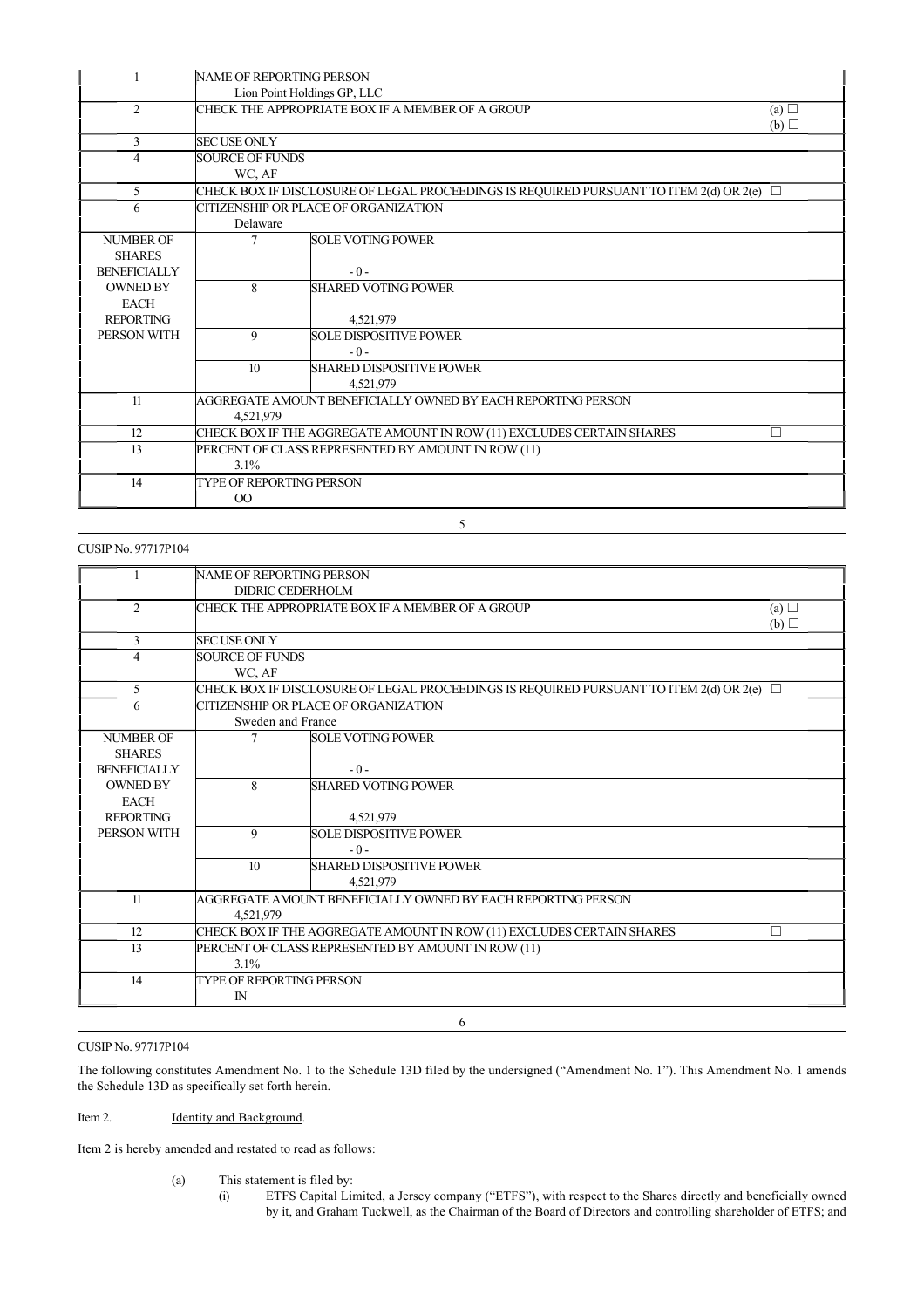(ii) Lion Point Capital, LP, a Delaware limited partnership ("Lion Point Capital"), with respect to the Shares beneficially owned by it as the investment manager to a certain investment fund client (the "Lion Point Account"), Lion Point Holdings GP, LLC, a Delaware limited liability company ("Lion Point Holdings"), as the general partner of Lion Point Capital, and Didric Cederholm as the Member and a Manager of Lion Point Holdings.

Each of the foregoing is referred to as a "Reporting Person" and collectively as the "Reporting Persons." Each of the Reporting Persons is party to that certain Group Agreement, as further described in Item 6. Accordingly, the Reporting Persons are hereby filing a joint Schedule 13D.

(b) The address of the principal office of ETFS is Ordnance House, 31 Pier Road, St. Helier, Jersey JE2 4XW. The address of the principal office of Mr. Tuckwell is 43 Mary St., Hawthorn VIC 3122, Australia. The address of the principal office of each of Lion Point Capital, Lion Point Holdings and Mr. Cederholm is 250 West 55th Street, 33rd Floor, New York New York 10019.

(c) The principal business of ETFS is serving as an investment company. Mr. Tuckwell is the Chairman of the Board of Directors and controlling shareholder of ETFS. The principal business of Lion Point Capital is serving as the investment manager to certain investment fund clients, including the Lion Point Account. The principal business of Lion Point Holdings GP is serving as the general partner of Lion Point Capital. Mr. Cederholm is the Founding Partner and Chief Investment Officer of Lion Point Capital and a Member and a Manager of Lion Point Holdings GP.

(d) No Reporting Person, has, during the last five years, been convicted in a criminal proceeding (excluding traffic violations or similar misdemeanors).

(e) No Reporting Person, has, during the last five years, been party to a civil proceeding of a judicial or administrative body of competent jurisdiction and as a result of such proceeding was or is subject to a judgment, decree or final order enjoining future violations of, or prohibiting or mandating activities subject to, federal or state securities laws or finding any violation with respect to such laws.

7

(f) Mr. Tuckwell is a citizen of Australia and Mr. Cederholm is a citizen of each of Sweden and France.

# CUSIP No. 97717P104

Item 3. Source and Amount of Funds or Other Consideration.

Item 3 is hereby amended and restated to read as follows:

The 15,250,000 Shares and 14,750 Series A Preferred Stock beneficially owned by the Reporting Persons were acquired on April 11, 2018 pursuant to the Share Sale Agreement, dated as of November 13, 2017 (the "Share Sale Agreement"), by and among the Issuer, WisdomTree International Holdings Ltd, a wholly-owned subsidiary of the Issuer, and ETFS. Pursuant to the Share Sale Agreement, the Issuer acquired certain assets of ETFS for a purchase price consisting of (i) \$253 million in cash, (ii) 15,250,000 Shares and (iii) 14,750 shares of Series A Non-Voting Convertible Preferred Stock, par value \$0.01 per share (the "Series A Preferred Stock"), which are convertible into an aggregate of 14,750,000 Shares, subject to certain restrictions.

The Shares beneficially owned by Lion Point Capital were purchased with working capital (which may, at any given time, include margin loans made by brokerage firms in the ordinary course of business) in open market purchases, except as otherwise noted. The aggregate purchase price of the 4,521,979 Shares beneficially owned by Lion Point Capital is approximately \$26,540,101, excluding brokerage commissions.

Item 4. Purpose of Transaction.

Item 4 is hereby amended to add the following:

On March 8, 2022, the Reporting Persons entered into a Group Agreement (the "Group Agreement"), as more fully described in Item 6, and which is attached hereto as Exhibit 99.1 and incorporated herein by reference, in connection with their collective efforts to seek changes to the composition of the Board and management of the Issuer. The Reporting Persons intend to attempt to work constructively with the Issuer to arrive at a solution that puts the Issuer in the best position to unlock value for the benefit of all stockholders and expect to have a dialogue with members of the Board to this end. In light of an upcoming key deadline for the Issuer's 2022 Annual Meeting of Stockholders (the "2022 Annual Meeting"), the Reporting Persons reserve their right to take their case for Board representation directly to the Issuer's stockholders.

Item 5. Interest in Securities of the Issuer.

Items  $5(a) - (c)$  are hereby amended and restated to read as follows:

The aggregate percentage of Shares reported owned by each person named herein is based upon 146,586,291 Shares outstanding, as of February 15, 2022, which is the total number of Shares outstanding as reported in the Issuer's Annual Report on Form 10-K filed with the Securities and Exchange Commission on February 25, 2022.

As of the close of business on March 10, 2022, ETFS held 14,750 shares of Series A Preferred Stock, convertible into an aggregate of 14,750,000 Shares. The Series A Preferred Stock may not be converted into Shares if, after such conversion, ETFS and certain affiliates would beneficially own, as determined in accordance with the Share Sale Agreement and Section 13(d) Exchange Act, more than 9.99% of the Issuer's then outstanding Shares (the "Beneficial Ownership Limitation"). As of the close of business on March 10, 2022, the Beneficial Ownership Limitation limits the aggregate conversion of Series A Preferred Stock by ETFS to 0 out of the 14,750,000 Shares underlying the Series A Preferred Stock held by ETFS.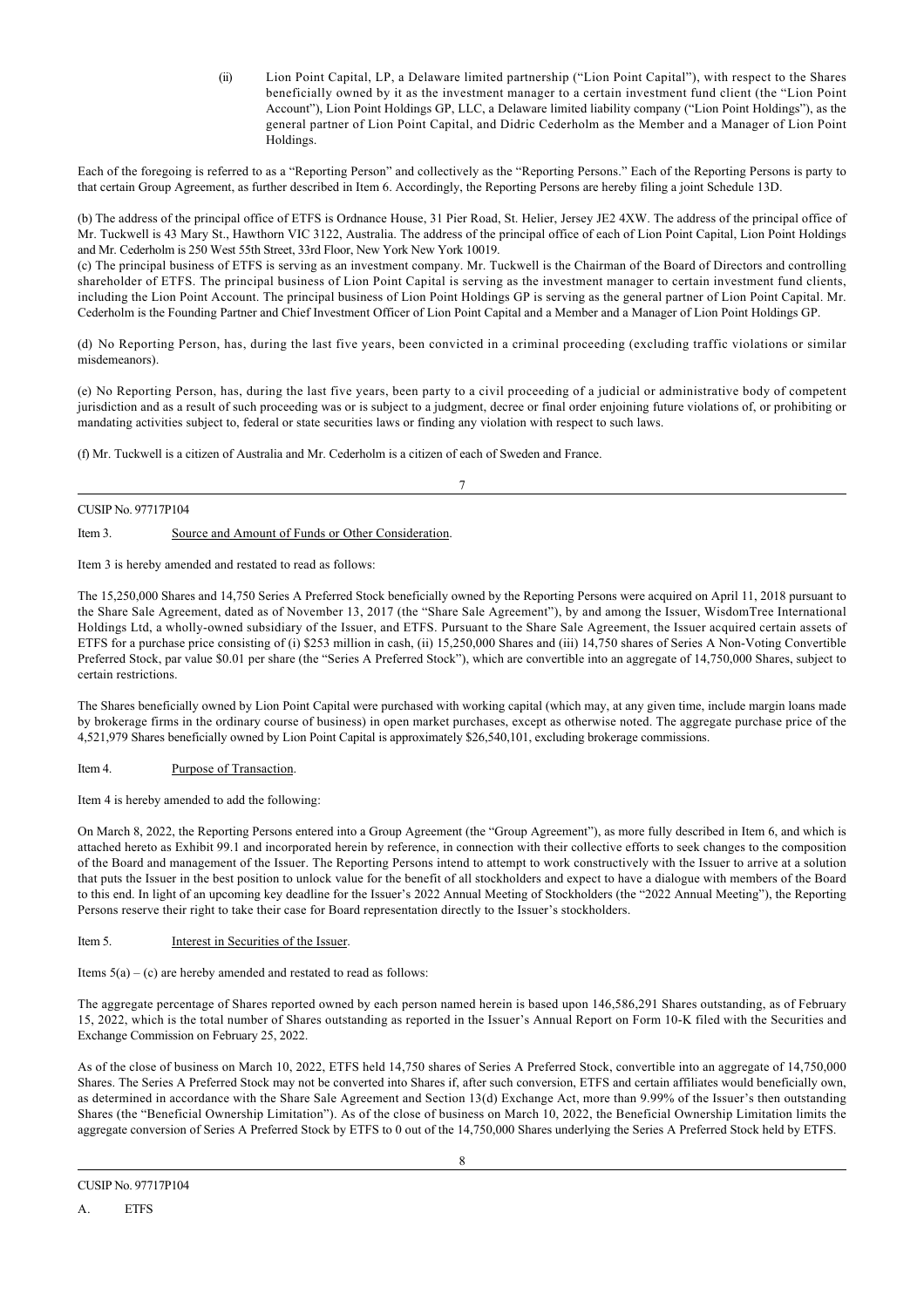(a) As of the close of business on March 10, 2022, ETFS directly beneficially owned 15,250,000 Shares.

Percentage: Approximately 10.5%

- (b) 1. Sole power to vote or direct vote: 0
	- 2. Shared power to vote or direct vote: 15,250,000
	- 3. Sole power to dispose or direct the disposition: 0
	- 4. Shared power to dispose or direct the disposition: 15,250,000
- (c) ETFS has not entered into any transactions in the Issuer's securities during the past sixty days.

#### B. Mr. Tuckwell

(a) Mr. Tuckwell, as the Chairman and controlling shareholder of ETFS, may be deemed the beneficial owner of the 15,250,000 Shares.

Percentage: Approximately 10.5%

- (b) 1. Sole power to vote or direct vote: 0
	- 2. Shared power to vote or direct vote: 15,250,000
		- 3. Sole power to dispose or direct the disposition: 0
		- 4. Shared power to dispose or direct the disposition: 15,250,000
- (c) Mr. Tuckwell has not entered into any transactions in the Issuer's securities during the past sixty days.
- C. Lion Point Capital
	- (a) Lion Point Capital, as the investment manager to the Lion Point Account, may be deemed the beneficial owner of 4,521,979 Shares.

#### Percentage: Approximately 3.1%

- (b) 1. Sole power to vote or direct vote: 0
	- 2. Shared power to vote or direct vote: 4,521,979
	- 3. Sole power to dispose or direct the disposition: 0
	- 4. Shared power to dispose or direct the disposition: 4,521,979
- (c) The transactions in the securities of the Issuer by the Reporting Persons during the past sixty days are set forth on Schedule A and incorporated herein by reference.
- D. Lion Point Holdings
	- (a) Lion Point Holdings, as the general partner of Lion Point Capital, may be deemed the beneficial owner of 4,521,979 Shares.

9

#### CUSIP No. 97717P104

Percentage: Approximately 3.1%

- (b) 1. Sole power to vote or direct vote: 0
	- 2. Shared power to vote or direct vote: 4,521,979
	- 3. Sole power to dispose or direct the disposition: 0
	- 4. Shared power to dispose or direct the disposition: 4,521,979
- (c) The transactions in the securities of the Issuer by the Reporting Persons during the past sixty days are set forth on Schedule A and incorporated herein by reference.

E. Mr. Cederholm

(a) Mr. Cederholm, as a Manager and Member of Lion Point Holdings, may be deemed the beneficial owner of 4,521,979 Shares.

Percentage: Approximately 3.1%

- (b) 1. Sole power to vote or direct vote: 0
	- 2. Shared power to vote or direct vote: 4,521,979
	- 3. Sole power to dispose or direct the disposition: 0
	- 4. Shared power to dispose or direct the disposition: 4,521,979
- (c) The transactions in the securities of the Issuer by the Reporting Persons during the past sixty days are set forth on Schedule A and incorporated herein by reference.

Each of the Reporting Persons may be deemed to be a member of a "group" with the other Reporting Persons for the purposes of Section 13(d)(3) of the Exchange Act, and such group may be deemed to beneficially own the 19,771,979 shares of Common Stock owned in the aggregate by all of the Reporting Persons. Each Reporting Person disclaims beneficial ownership of the Shares that he or it does not directly own and except to the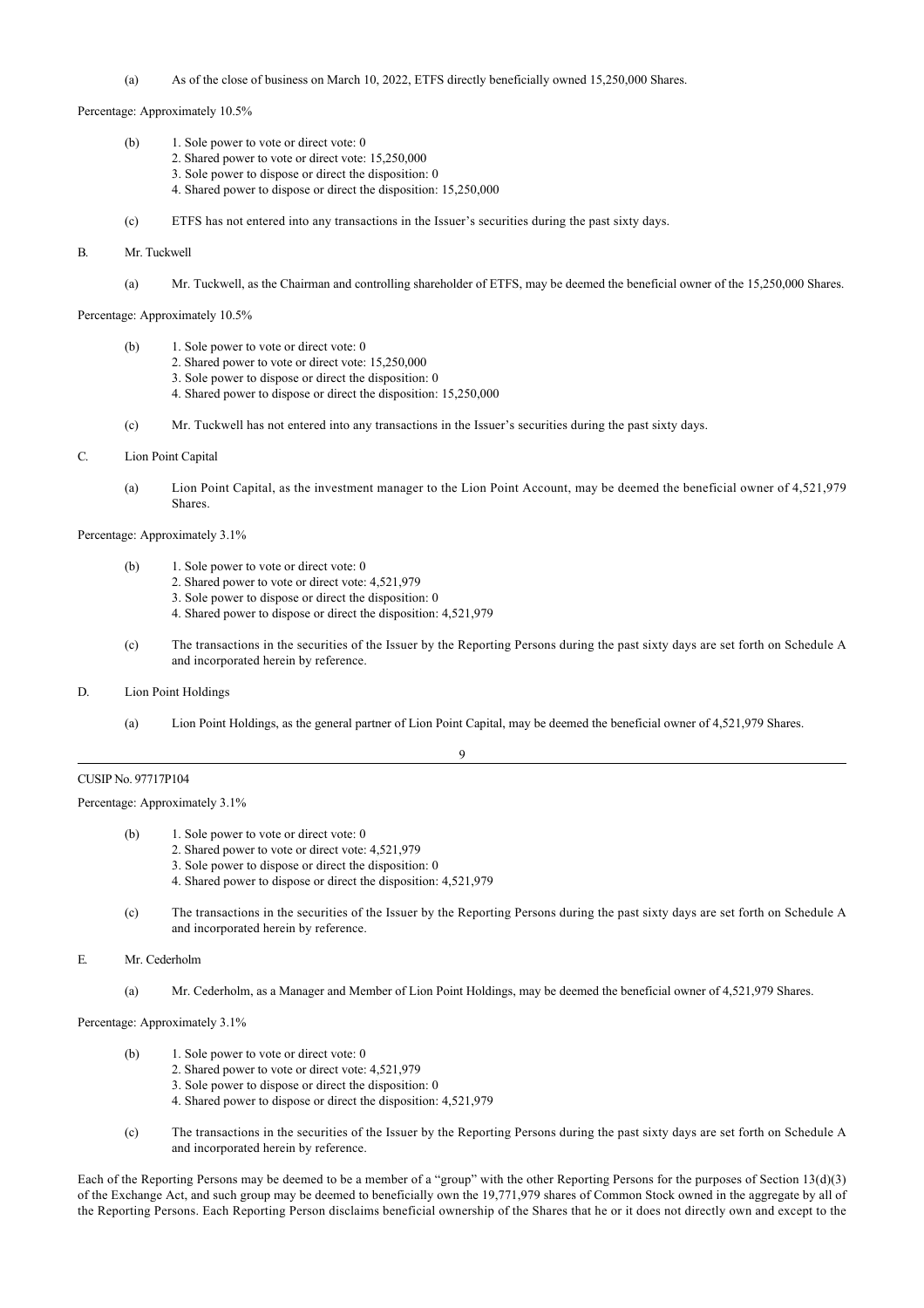extent of his or its pecuniary interest therein.

#### Item 6. Contracts, Arrangements, Understandings or Relationships With Respect to Securities of the Issuer.

Item 6 is hereby amended to add the following:

On March 8, 2022, the Reporting Persons entered into the Group Agreement pursuant to which, the parties thereto agreed, among other things: (a) to the extent required by applicable law, to the joint filing on behalf of each of them of statements on Schedule 13D with respect to the securities of the Issuer, (b) to solicit proxies or written consents for the election of the persons nominated by the Reporting Persons to the Board at the 2022 Annual Meeting (the "Solicitation"), (c) to provide notice to ETFS' legal counsel of all trading in the securities of the Issuer, and (d) ETFS agreed to bear all expenses incurred in connection with the Reporting Persons' activities in connection with the Solicitation, subject to certain limitations. The above description of the Group Agreement does not purport to be complete and is qualified in its entirety to by reference to the full text of the Group Agreement, which is attached hereto as Exhibit 99.1 and is incorporated herein by reference.

CUSIP No. 97717P104

10

Item 7. Material to be Filed as Exhibits.

Item 7 is hereby amended to add the following exhibit:

99.1 Group Agreement, dated March 8, 2022.

CUSIP No. 97717P104

11

**SIGNATURES** 

After reasonable inquiry and to the best of his knowledge and belief, each of the undersigned certifies that the information set forth in this statement is true, complete and correct.

Dated: March 10, 2022

| By: | Name:                       | Graham Tuckwell              |  |
|-----|-----------------------------|------------------------------|--|
|     |                             |                              |  |
|     |                             | Title: Chairman              |  |
|     | /s/ Graham Tuckwell         |                              |  |
|     | Graham Tuckwell             |                              |  |
|     | Lion Point Capital, LP      |                              |  |
| By: |                             | Lion Point Holdings GP, LLC, |  |
|     | its General Partner         |                              |  |
| By: | /s/ Didric Cederholm        |                              |  |
|     |                             | Name: Didric Cederholm       |  |
|     | Title:                      | Manager and Member           |  |
|     | Lion Point Holdings GP, LLC |                              |  |
| By: |                             | /s/ Didric Cederholm         |  |
|     | Name:                       | Didric Cederholm             |  |
|     | Title:                      | Manager and Member           |  |
|     | /s/ Didric Cederholm        |                              |  |
|     | Didric Cederholm            |                              |  |

CUSIP No. 97717P104

## **SCHEDULE A**

#### **Transactions in Securities of the Issuer During the Past Sixty Days**

|                           | <b>Amount of Securities</b>           |            | Date of       |
|---------------------------|---------------------------------------|------------|---------------|
| Nature of the Transaction | Purchased/(Sold)                      | Price (\$) | Purchase/Sale |
|                           | LION POINT CAPITAL, LP                |            |               |
|                           | (On Behalf of the Lion Point Account) |            |               |
| Purchase of Common Stock  | 100,000                               | 6.4499     | 01/10/2022    |
| Purchase of Common Stock  | 10.178                                | 6.3699     | 01/10/2022    |
| Purchase of Common Stock  | 9,379                                 | 6.4278     | 01/11/2022    |
| Purchase of Common Stock  | 12,956                                | 6.4900     | 01/11/2022    |
| Purchase of Common Stock  | 150,000                               | 6.4278     | 01/12/2022    |
| Purchase of Common Stock  | 75,000                                | 6.4289     | 01/13/2022    |
| Purchase of Common Stock  | 50,000                                | 6.4849     | 01/13/2022    |
| Purchase of Common Stock  | 100,000                               | 6.3750     | 01/14/2022    |
| Purchase of Common Stock  | 100,000                               | 6.1614     | 01/19/2022    |
| Purchase of Common Stock  | 93,703                                | 6.0882     | 01/19/2022    |
| Purchase of Common Stock  | 150,000                               | 6.1370     | 01/19/2022    |
| Purchase of Common Stock  | 83,810                                | 6.1008     | 01/20/2022    |